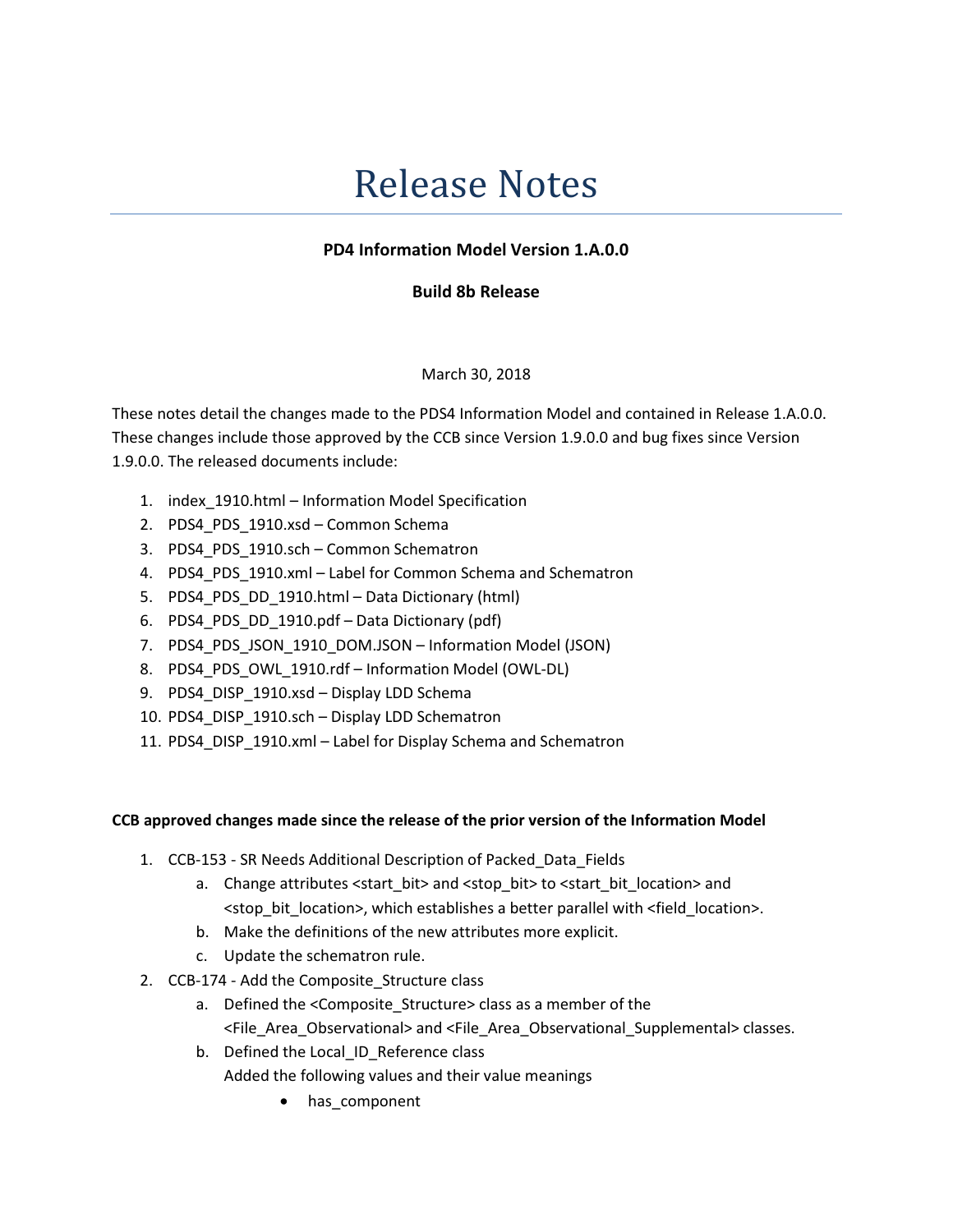- has primary component
- c. Defined the Local\_ID\_Relation class
	- Added the following values and their value meanings
		- has\_axis\_values
		- has backplane
		- has\_column\_headers
		- has display settings
		- has spectral characteristics
- d. Added the following terms and their definitions to the Glossary
	- component
	- primary component
	- composite structure
- 3. CCB-189 Implement Query Model for PDS4 Mission Science Data Bundles
	- a. Implement a schematron rule that validates that a Mission Science Archive Product Bundle contains the attributes necessary for the bundle to be found via the PDS4 search services.
- 4. CCB-201 Add enumerated values to <reference\_type> for investigations at facilities using telescopes.
	- a. Added values and value meanings for <Internal\_Referencere.reference\_type> i. Used in pds:Product Context/pds:Reference List/pds:Internal Reference;
	- b. investigation to facility The investigation is associated to a facility
	- c. investigation\_to\_telescope The investigation is associated to a telescope

## Bug Fixes

- 1. Removed pds:Context Area from the XPath pds:Product Bundle/pds:Context Area for Bundle query model.
- 2. Removed null pattern from data type ASCII Date Time UTC
- 3. Fixed Bundle Query Model Schematron Rule <sch:rule context="pds:Product\_Bundle">

## Other Significant Updates External to the Common Dictionary

1. The version identifier of the Information Model is used for many purposes, including being inserted as part of the file name for almost all system files that are auto-generated for the release. To be inserted into the filename, the version identifier must have the dots "." removed, for example "1900" is derived from "1.9.0.0". However for this release the insert "11000" results from "1.10.0.0". This insert causes problems with ordering as well as being ambiguous. After some consultation it was decided to use the insert "1.A.0.0" for this release. For example PDS4 PDS 1A00.xsd is the name of the XML Schema file for this release. System programmers